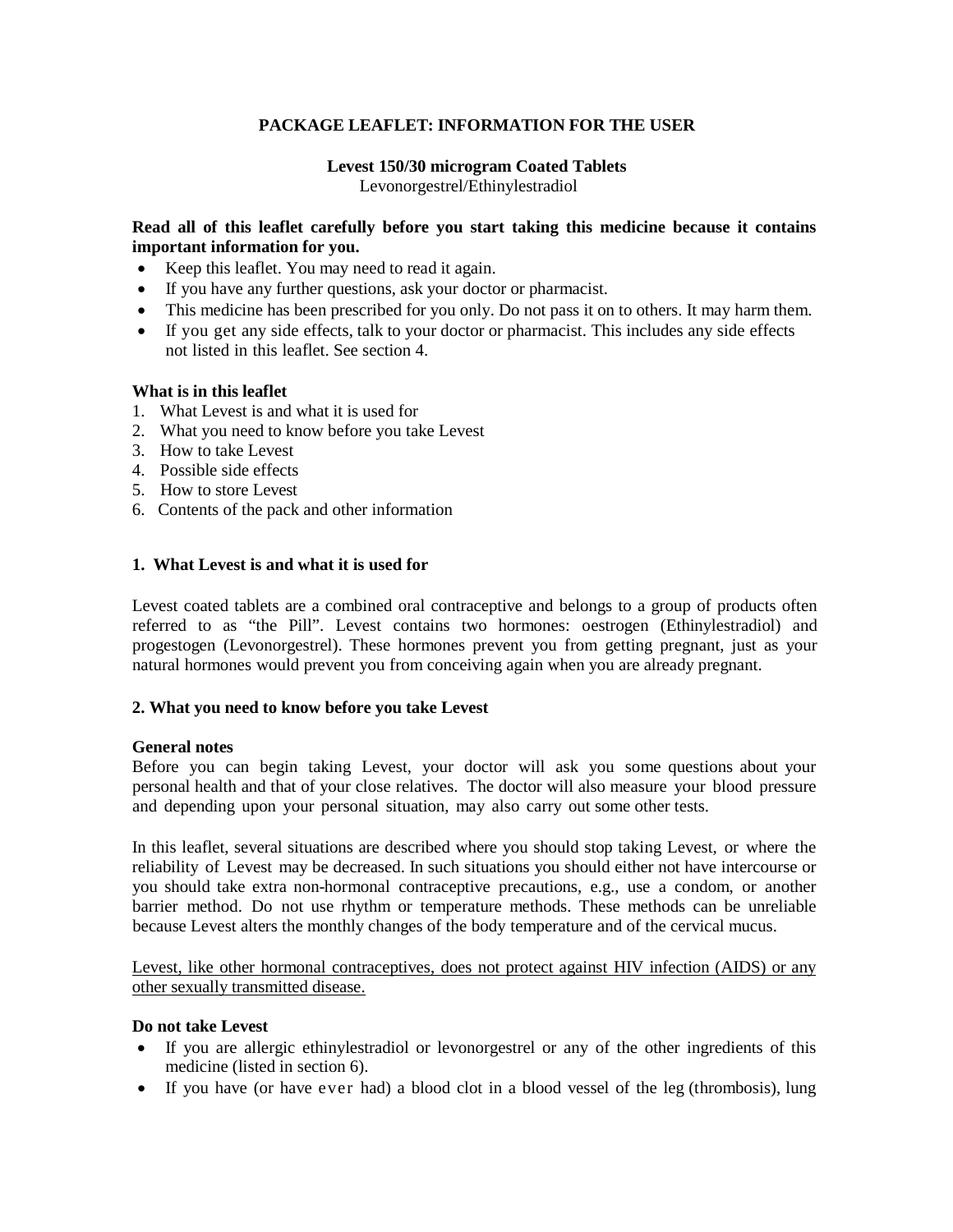(pulmonary embolism) or other organs.

- If you have (or have ever had) a heart attack or stroke.
- If you have (or have ever had) a disease that can be a predictor of a heart attack (for example, angina pectoris, which causes severe pain in the chest) or of a stroke (for example, a transient slight stroke with no residual effects).
- If you have a disease that may increase the risk of a thrombosis in the arteries. This applies to the following diseases:
	- o Diabetes mellitus with damaged blood vessels.
	- o Very high blood pressure.
	- o A very high level of fat in the blood (cholesterol or triglycerides).
	- If you have a disturbance of blood clotting (for example, protein C deficiency).
- If you have (or have ever had) a certain form of migraine (with so-called focal neurological symptoms).
- If you have (or have ever had) a liver disease and your liver function is still not normal.
- If you have (or have ever had) a tumour in the liver.
- If you have (or have ever had) or if you are suspected to having breast cancer or cancer of the genital organs.
- If you have any unexplained bleeding from the vagina.
- If you have hepatitis C and are taking the medicinal products containing ombitasvir/paritaprevir/ritonavir and dasabuvir (see also in section "Other medicines and Levest").

## **Warnings and precautions**

In some situations you need to take special care while taking Levest or any other combined hormonal contraceptive, and it may be necessary that you are regularly checked by your doctor. If any of the following conditions apply to you, you must inform your doctor before starting to use Levest. Also if any of the following conditions develops or worsens during the use of Levest you must consult your doctor.

- If a close relative has or has had breast cancer.
- If you have a disease of the liver or the gallbladder.
- If you have diabetes.
- If you have depression.
- If you have Crohn's disease or ulcerative colitis (inflammatory bowel disease).
- If you have HUS (haemolytic uraemic syndrome; a blood disease that causes kidney damage).
- If you have epilepsy (see section "Other medicines and Levest").
- If you have SLE (systemic lupus erythematosus; a disease of the immune system).
- If you have a disease that first appeared during pregnancy or earlier use of sex hormones (for example hearing loss), porphyria (a disease of the blood), gestational herpes (skin rash with vesicles during pregnancy), Sydenham's chorea (a disease of the nerves in which sudden movements of the body occur).
- If you have or have ever had chloasma (golden brown pigment patches, so called "pregnancy patches", especially on the face). If this is the case, avoid direct exposure to sunlight or ultraviolet light.
- If you have hereditary angioedema, products containing oestrogens may induce or worsen symptoms of angioedema. You should see your doctor immediately if you experience symptoms of angioedema such as swollen face, tongue and/or throat and/or difficulty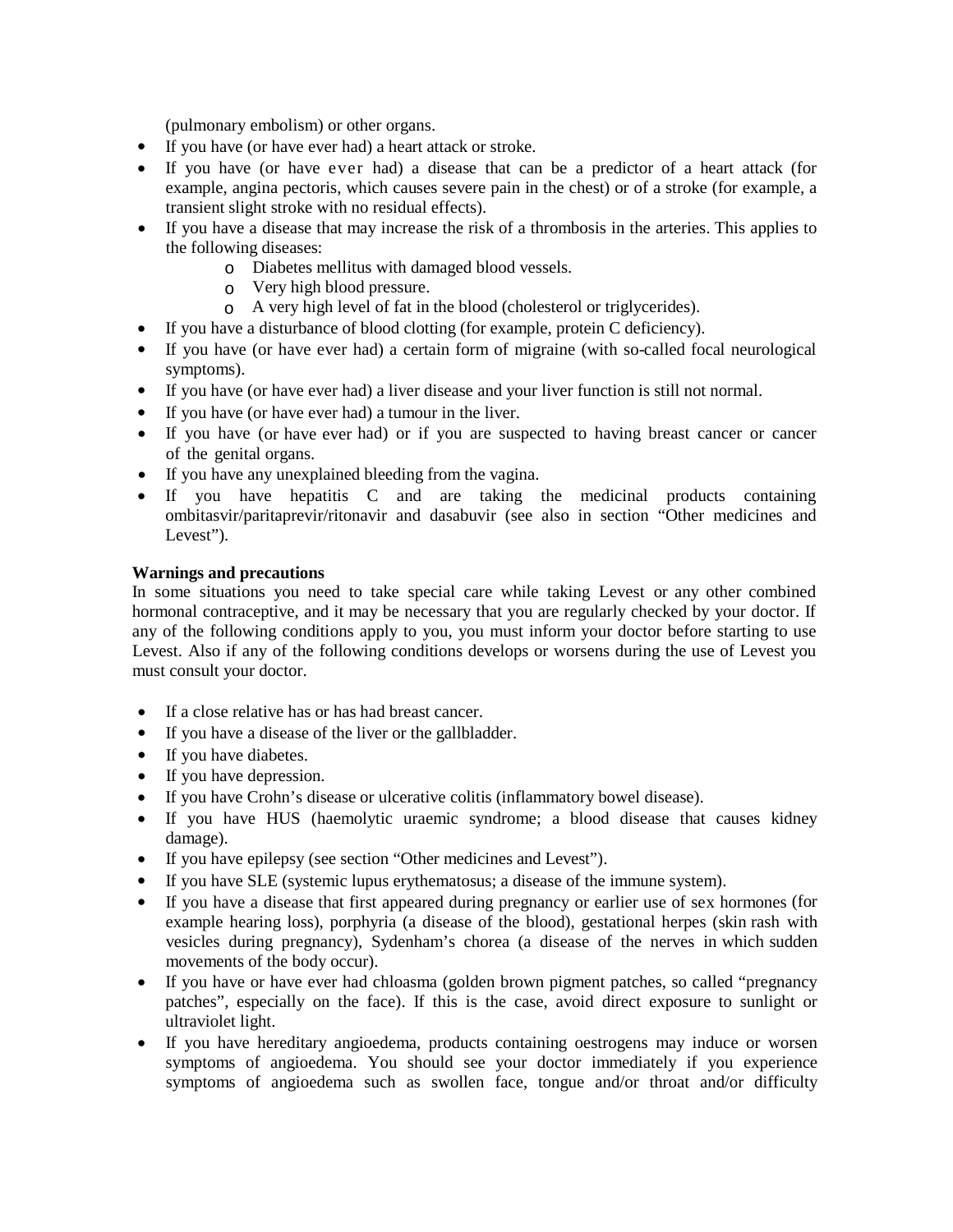swallowing or hives together with difficulty breathing.

- If you have a blood disease called sickle cell anaemia.
- If a pre-existing high blood pressure condition worsens.
- If a pre-existing high level of fat in blood worsens.

Talk to your doctor or pharmacist before taking Levest.

## **Levest and venous and arterial blood clots**

### Venous blood clots

The use of any combination pill, including Levest increases a woman's risk of developing a **venous blood clot or venous thrombosis** (formation of a blood clot in vessels) compared with a woman who does not take any (contraceptive) pill. The excess risk is highest during the first year a woman initially starts using a combination pill or when she restarts use after a pill-free interval of at least a month.

The risk of venous thrombosis in users of combined pills increases:

- With increasing age.
- If you are overweight.
- If one of your close relatives has had a blood clot (thrombosis) in the leg, lung, or other organ at a young age.
- If you must have an operation (surgery), any prolonged period of immobilisation, or if you have had a serious accident. It is important to tell your doctor in advance that you are using Levest as the treatment may have to be stopped. Your doctor will tell you when to start again. This is usually about two weeks after you are back on your feet.

Your chances of having a blood clot are increased by taking the pill.

- Of 100,000 women who are not on the pill and not pregnant, about 5-10 may have a blood clot in a year.
- Of 100,000 women taking a pill like Levest, 30-40 may have a blood clot in a year, the exact number is unknown.
- Of 100,000 women who are pregnant, around 60 may have a blood clot in a year.

A blood clot in the veins may travel to the lungs and may block blood vessels (called a lung embolus). Formation of blood clots in the veins may be fatal in 1-2% of cases.

The level of risk may vary according to the type of pill you take. Discuss with your doctor the available options.

#### Arterial blood clots

The use of combination pills has been connected with an increase of the risk of **arterial blood clot or arterial thrombosis** (obstruction of an artery), for example, in the blood vessels of the heart (heart attack) or the brain (stroke).

The risk of arterial thrombosis in users of combined pills increases:

- With increasing age.
- **If you smoke you are strongly advised to stop smoking when you use Levest, especially if you are older than 35 years.**
- If you have an increased fat content in your blood (cholesterol or triglycerides).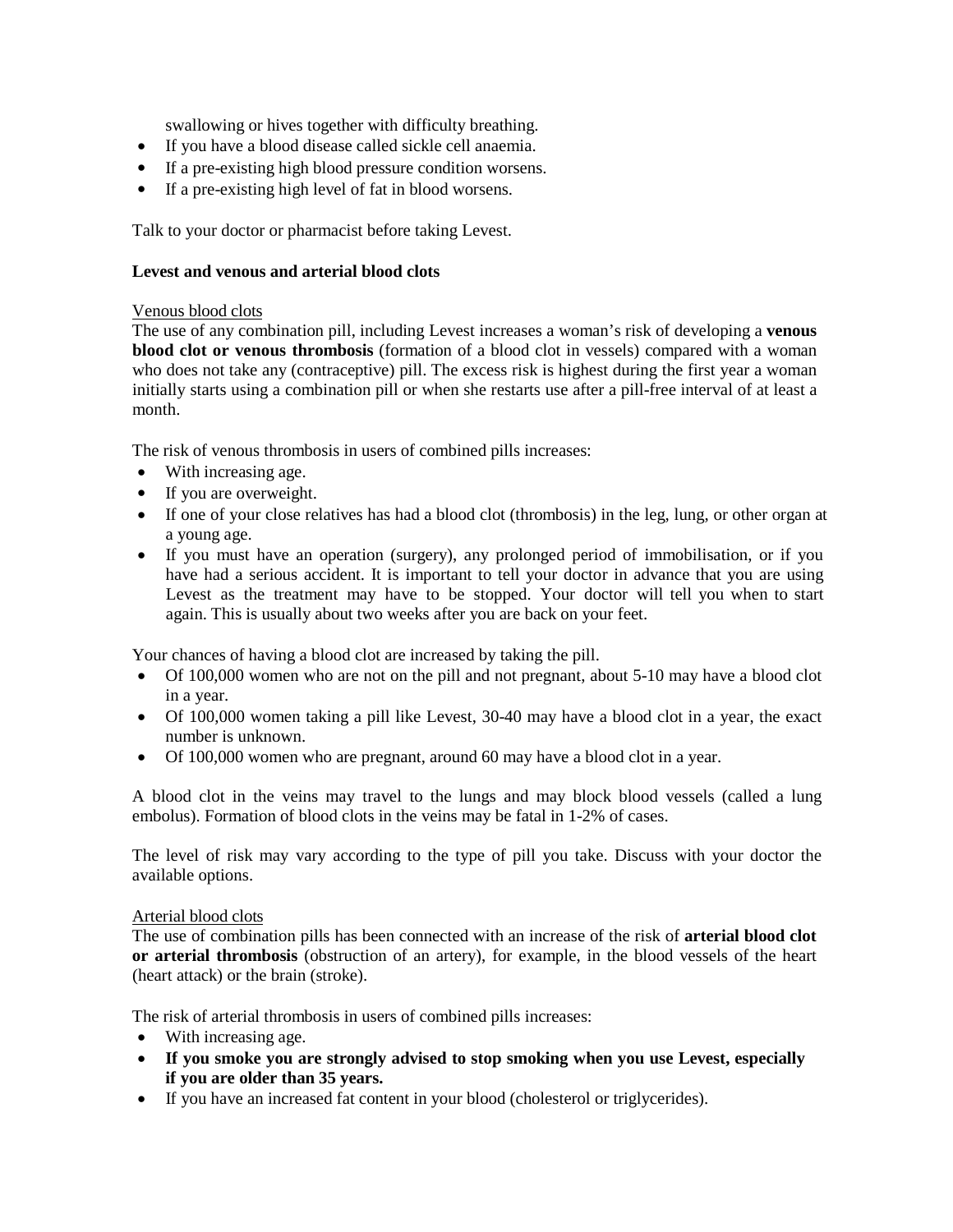- If you are overweight.
- If one of your close relatives ever had a heart attack or stroke at a young age.
- If you have high blood pressure.
- If you have migraine.
- If you have a problem with your heart (valve disorder, a disturbance of the heart rhythm).

## **Stop taking Levest and contact your doctor immediately if after taking Levest you notice possible signs of a blood clot, such as:**

- any unusual, severe or long-lasting headache or worsening of migraine.
- partial or complete blindness or double vision.
- severe pain and/or swelling in one of your legs.
- sudden breathlessness.
- sudden cough without an obvious cause.
- sudden severe pain in the chest which may reach the left arm.
- difficulty in speaking or inability to speak.
- weakness, strange feeling, or numbness in any part of the body.
- a feeling of dizziness or spinning.
- collapse with or without focal seizure.
- weakness, strange feeling, or numbness in any part of the body.
- sudden severe abdominal pain.

### **Levest and cancer**

Breast cancer has been observed slightly more often in women using combined pills, but it is not known whether this is caused by the treatment. For example it may be that more tumours are detected in women on combined pills because they are examined by their doctor more often. The occurrence of breast tumours becomes gradually less after stopping the combination hormonal contraceptives. It is important to regularly check your breasts and you should contact your doctor if you feel any lumps.

Cervical cancer in long-term users has been reported, but it is not clear if it is contributed by sexual behaviour or other factors such as human papilloma virus (HPV).

In rare cases, benign liver tumours, and in even fewer cases malignant liver tumours have been reported in pill users. Contact your doctor if you have unusual severe abdominal pain.

#### **Bleeding between periods**

During the first few months that you are taking Levest, you may have unexpected bleeding (bleeding outside the gap week). If this bleeding lasts longer than a few months, or if it begins after some months, talk to your doctor, who will find out what is wrong.

## **What to do if no bleeding occurs during the gap week**

If you have taken all the tablets correctly, have not had vomiting or severe diarrhoea and you have not taken any other medicines, it is highly unlikely that you are pregnant.

If the expected bleeding does not happen twice in a row, you may be pregnant. Contact your doctor immediately. Do **not** start the next strip until you are sure that you are not pregnant.

## **Other medicines and Levest**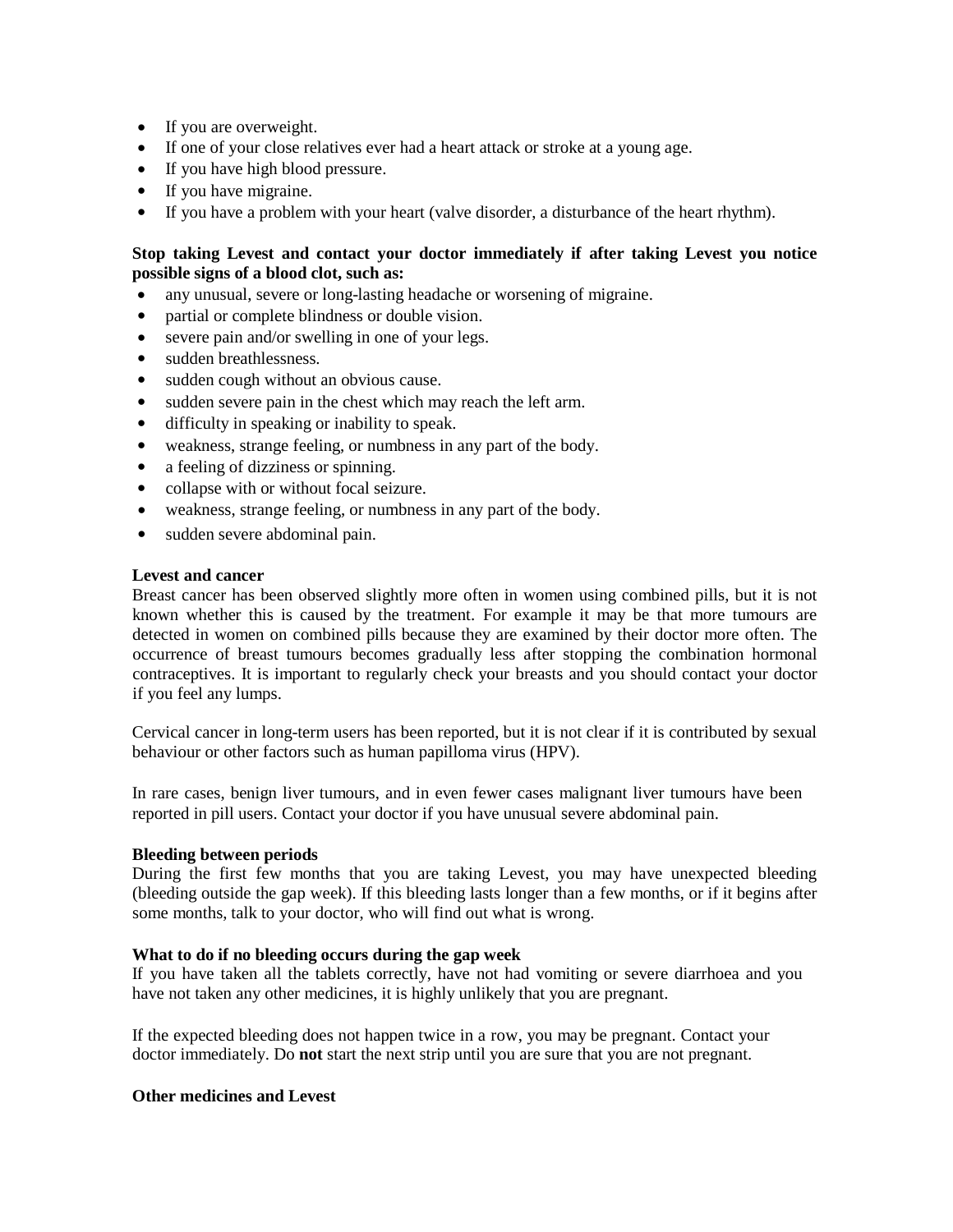Always tell the doctor, who prescribes Levest, if you are taking, have recently taken or might take any other medicines, including herbal products. Also tell any other doctor or dentist who prescribes another medicine (or the pharmacist) that you take Levest. They can tell you if you need to take additional contraceptive precautions (for example condoms) and if so, for how long.

Some medicines can make Levest less effective in preventing pregnancy, or can cause unexpected bleeding. They include medicines used for the treatment of:

- epilepsy (e.g. primidone, phenytoin, barbiturates, carbamazepine, oxcarbazepine, topiramate and felbamate),
- tuberculosis (e.g. rifampicin),
- HIV infections (ritonavir, nevirapine) or other infectious diseases (griseofulvin),
- High blood pressure in the blood vessels in the lungs (bosentan),
- the herbal remedy St. John's wort.

Levest may influence the effect of other medicines, for example:

- medicines containing cyclosporin,
- the anti-epileptic lamotrigine (this could lead to an increased frequency of seizures).

Do not take Levest if you have Hepatitis C and are taking the medicinal products containing ombitasvir/paritaprevir/ritonavir and dasabuvir as this may cause increases in liver function blood test results (increase in ALT liver enzyme).

Your doctor will prescribe another type of contraceptive prior to start of the treatment with these medicinal products.

Levest can be restarted approximately 2 weeks after completion of this treatment. See section "Do not take Levest".

## **Levest with food and drink**

Levest may be taken with or without food, if necessary with a small amount of water.

## **Effect on laboratory tests**

If you need a blood test, tell your doctor or the laboratory staff that you are taking the pill, because oral contraceptives can affect the results of some tests.

## **Pregnancy and breast-feeding**

If you are pregnant or breast-feeding, think you may be pregnant or are planning to have a baby, ask your doctor or pharmacist for advice before taking this medicine.

#### **Pregnancy**

If you are pregnant, do not take Levest. If you become pregnant while taking Levest you must stop immediately and contact your doctor. If you want to become pregnant, you can stop taking the pill at any time (see also section "If you want to stop taking Levest").

### Breast-feeding

Use of Levest is generally not advisable when a woman is breast-feeding. If you want to take the pill while you are breast-feeding you should contact your doctor.

### **Driving and using machines**

Levest does not have any known effect on your ability to drive or use machines.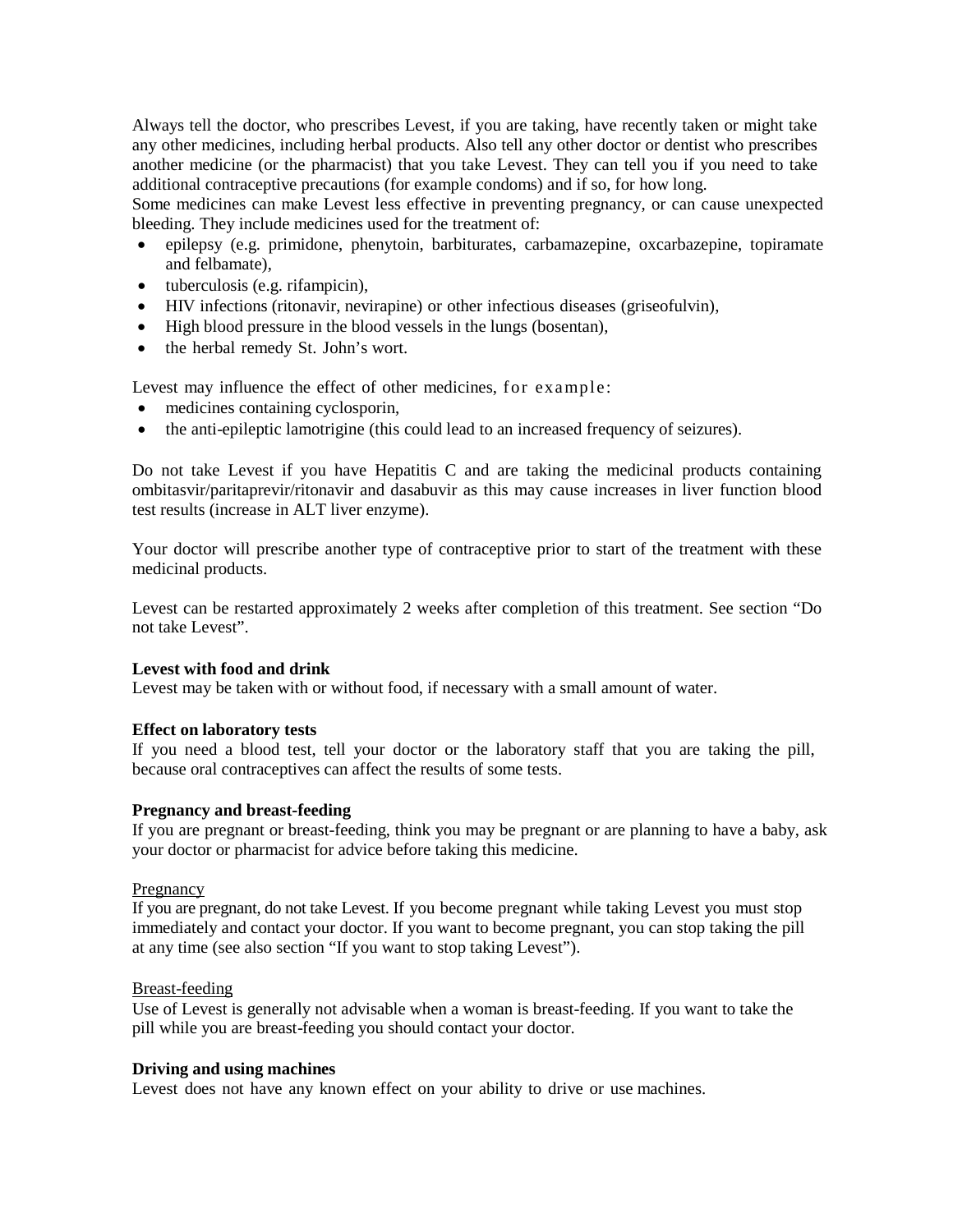#### **Levest contains lactose and sucrose**

Levest contains lactose and sucrose. If you have been told by your doctor that you have an intolerance to some sugars, contact your doctor before taking this medicine.

## **3. How to take Levest**

Always take Levest exactly as your doctor has told you. You should check with your doctor or pharmacist if you are not sure. Remember to take Levest as prescribed because missing tablets could reduce the effectiveness of the medicine.

Take one tablet of Levest every day, if necessary with a small amount of water. You should take the tablets every day around the same time.

The strip contains 21 tablets. Next to each tablet is printed the day of the week that it should be taken. If, for example you start on a Wednesday, take a tablet with "WED" next to it. Follow the direction of the arrow on the strip until all 21 tablets have been taken.

Then take no tablets for 7 days. In the course of these 7 tablet-free days (otherwise called a stop or gap week) bleeding should begin. This so-called "withdrawal bleeding" usually starts on the  $2<sup>nd</sup>$  or  $3<sup>rd</sup>$  day of the gap week.

On the  $8<sup>th</sup>$  day after the last Levest tablet (that is, after the 7-day gap week), start the following strip, even if the bleeding has not stopped. This means that you should start the following strip **on the same day of the week** and that the withdrawal bleed should occur on the same days each month.

If you take Levest in this manner, you are also protected against pregnancy during the 7 days that you are not taking a tablet.

## **Starting the first pack of Levest**

• **If you have not used any contraceptive with hormones in the previous month**

Begin with Levest on the first day of the cycle (that is the first day of your menstruation). If you start Levest on the first day of your menstruation you are immediately protected against pregnancy. You may also begin on day 2-5 of the cycle, but then you must use extra protective measures (for example, a condom) for the first 7 days.

• **Changing from another combined hormonal contraceptive, or combined contraceptive, vaginal ring or patch**

You can start Levest preferably on the day after the last active tablet (the last tablet containing the active substance) of your previous pill, but at the latest on the day after the tablet-free days of your previous pill finish (or after the last inactive tablet of your previous pill). When changing from a combined contraceptive vaginal ring or patch, follow the advice of your doctor.

• **Changing from a progestogen-only-method (progestogen-only pill, injection, implant or a progestogen-releasing IUD)**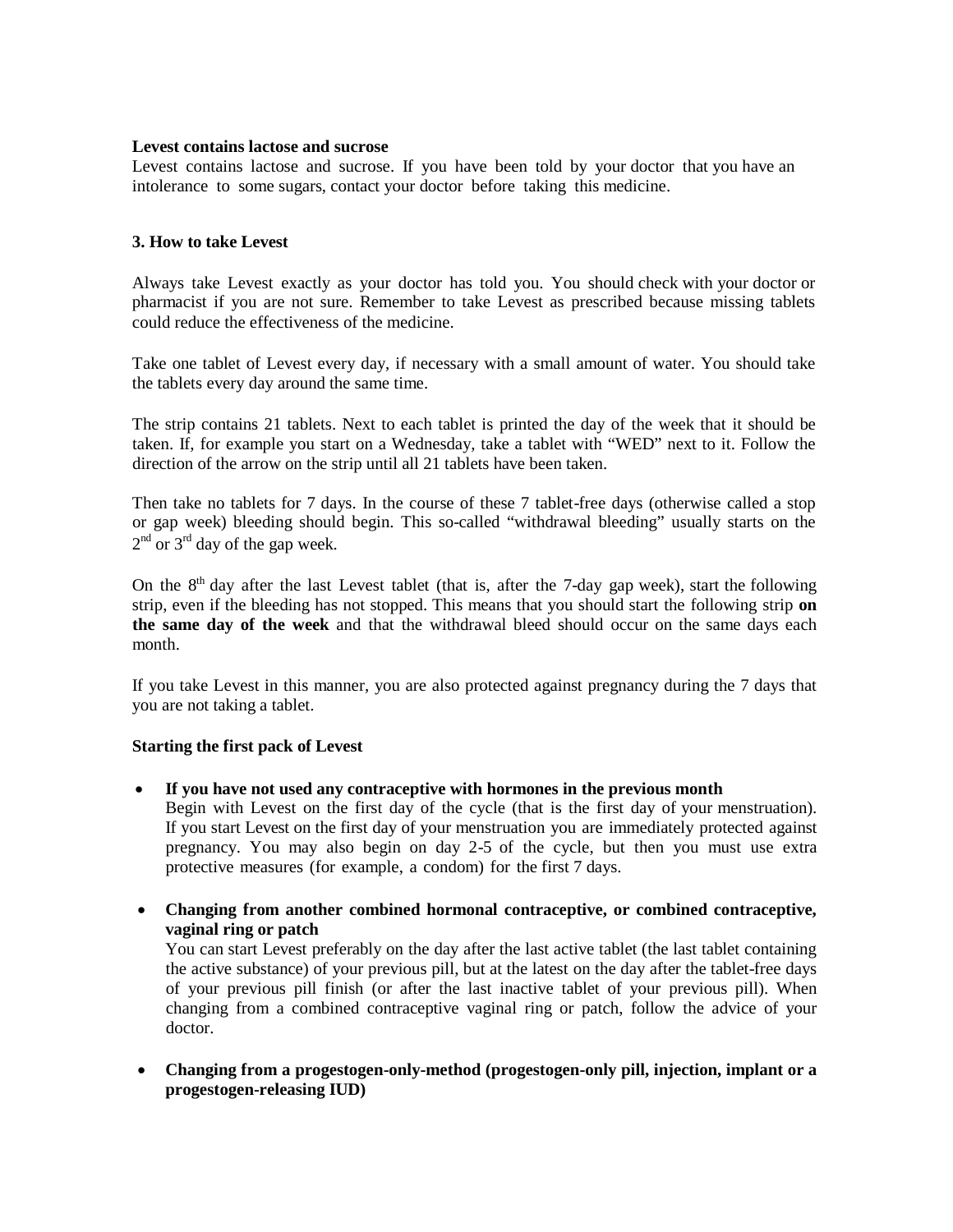You may switch any day from the progestogen-only pill (from an implant or the IUD on the day of its removal, from an injectable when the next injection would be due) but in all of these cases you must use extra protective measures (for example, a condom) for the first 7 days of tablet-taking.

## • **After a miscarriage**

Follow the advice of your doctor.

## • **After having a baby.**

After having a baby, you can start Levest between 21 and 28 days later. If you start later than day 28, you must use a so-called barrier method (for example, a condom) during the first seven days of Levest use.

If, after having a baby, you have had intercourse before starting Levest (again), you must first be sure that you are not pregnant or you must wait until the next menstrual bleed.

### • **While breast-feeding**

If you are breast-feeding and want to start taking Levest (again) after having a baby, read the section "Pregnancy and breast feeding".

Ask your doctor what to do if you are not sure when to start taking Levest.

### **If you take more Levest than you should**

There are no reports of serious harmful results of taking too many Levest tablets.

If you take several tablets at once then you may have symptoms of nausea or vomiting. Young girls may have bleeding from the vagina. If you have taken too many Levest tablets, or you discover that a child has taken some, ask your doctor or pharmacist for advice.

#### **If you forget to take Levest**

If you are **less than 12 hours late** in taking your pill, the protection from pregnancy is not reduced. Take the tablet as soon as you remember, and then continue to take following pills at the usual time (even if this means taking two tablets the same day). In this case you do not need to use any additional method of contraception.

If you are **more than 12 hours late** taking a tablet, the protection from pregnancy may be reduced. The greater the number of tablets that you have forgotten, the greater is the risk that the protection from pregnancy is reduced.

The risk of incomplete protection against pregnancy is greatest if you forget a tablet at the beginning or the end of the strip.

Follow the instructions below if you have forgotten to take a tablet:

• **If you forgot more than one tablet in this strip** Contact your doctor.

#### • **If you forgot one tablet in week 1**

Take the forgotten tablet as soon as you remember, even if that means that you have to take two tablets at the same time. Take the tablets again at the usual time and use **extra precautions** for the next 7 days, for example, a condom. If you have had intercourse in the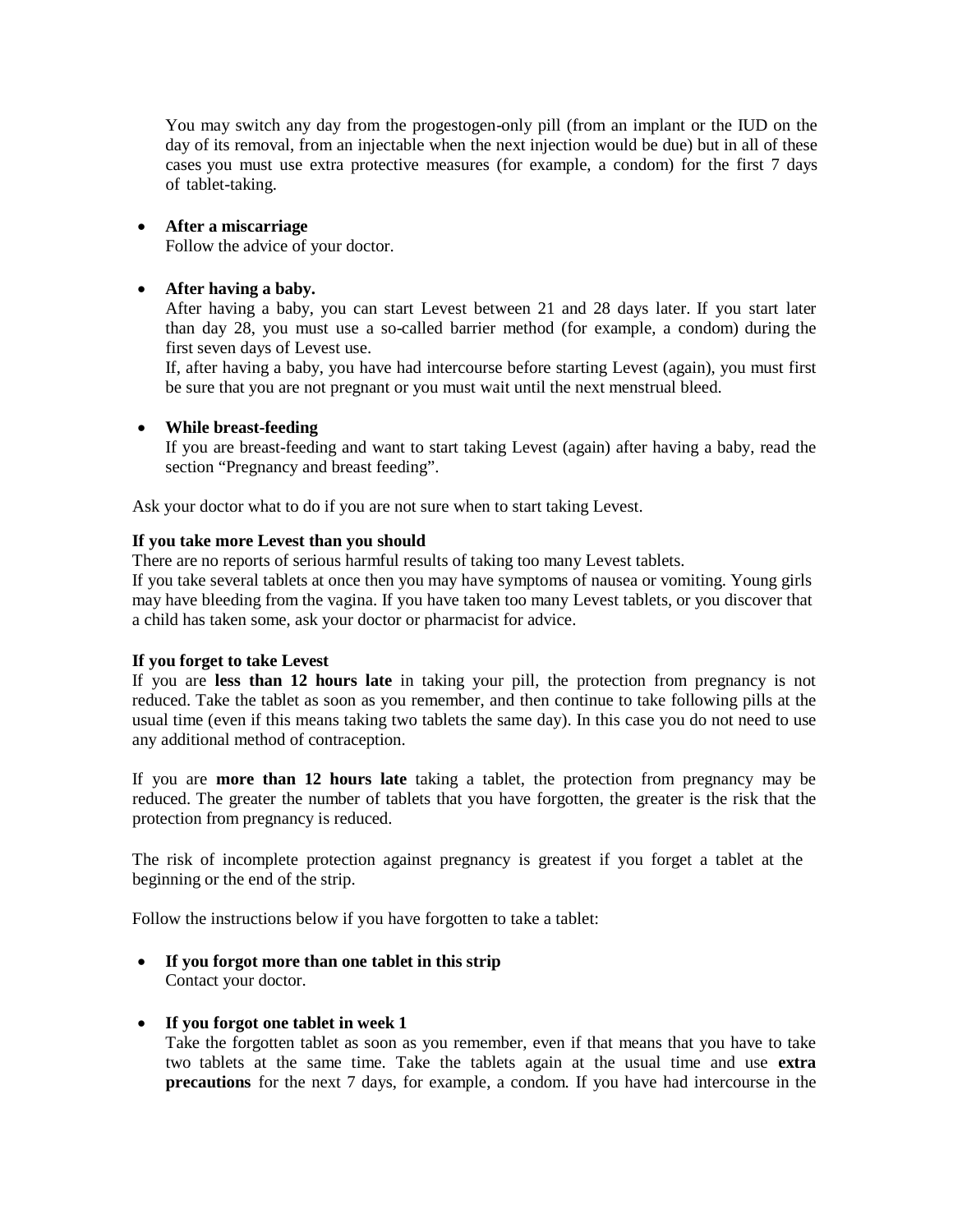week before the oversight or you have forgotten to start a new strip after the tablet-free period, you must realise that there is a risk of pregnancy. In that case, contact your doctor.

#### • **If you forgot one tablet in week 2**

Take the forgotten tablet as soon as you remember, even if that means that you have to take two tablets at the same time. Take the tablets again at the usual time. The protection from pregnancy is not reduced, given that you have taken the tablets correctly in the previous 7 days, otherwise extra precaution should be used for the next 7 days.

### • **If you forgot one tablet in week 3**

You can choose between two options:

- 1. Take the forgotten tablet as soon as you remember, even if that means that you have to take two tablets at the same time. Take the tablets again at the usual time. Instead of the tablet-free period go straight on to the next strip. Most likely, you will have a period (withdrawal bleed) at the end of the second strip but you may also have spotting or breakthrough bleeding during the second strip.
- 2. You can also stop the strip and go directly to the tablet-free period of 7 days **(record the day on which you forgot your tablet).** If you want to start a new strip on your fixed start day, make the tablet-free period less than 7 days.

If you follow any of the above recommendations, you will remain protected against pregnancy.

If you have forgotten any of the tablets in a strip, and you do not have bleeding in the first tabletfree period, this may mean that you are pregnant. You must contact your doctor before you go on to the next strip.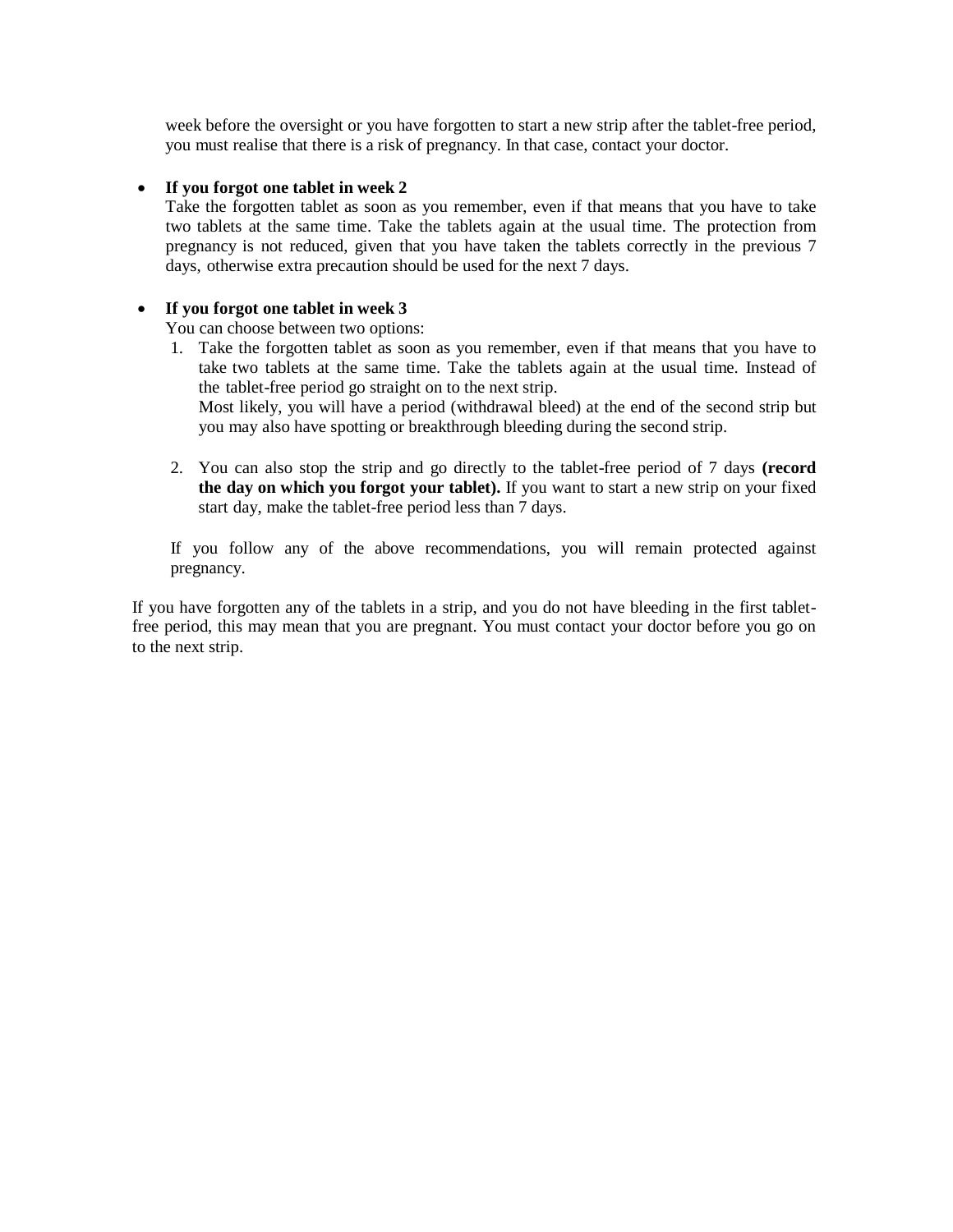

## **What to do if you vomit or have severe diarrhoea**

If you vomit within 3-4 hours of taking a tablet or you have severe diarrhoea, there is a risk that the active substances in the pill are not fully adsorbed into your body. The situation is almost similar to if you forget a tablet. After vomiting or diarrhoea, you must take another tablet from a reserve strip as soon as possible. If possible take it within 12 hours of when you normally take your pill. If this is not possible or 12 hours have passed, you should follow the advice given under 'if you forget to take Levest.'

#### **Delaying your period: what you need to know**

Even if not recommended, delay of your menstrual period (withdrawal bleed) is possible by going straight on to a new strip of Levest instead of the tablet-free period, to the end of the second strip. You may experience spotting (drops or flecks of blood) or breakthrough bleeding while using the second strip. After the usual tablet-free period of 7 days, continue with the following strip.

#### **You might ask your doctor for advice before deciding to delay your menstrual period.**

#### **Change of the first day of your menstrual period: what you must know**

If you take the tablets according to the instructions, then your menstrual period/withdrawal bleed will begin in the tablet-free week. If you have to change this day, do this by making the tabletfree period shorter (but never longer!) For example, if your tablet-free period begins on a Friday, and you want to change this to a Tuesday (3 days earlier) you must start a new strip 3 days earlier than usual. If you make the tablet-free period very short (for example, 3 days or less) then it may be that you do not have any bleeding during this tablet-free period. You may then experience spotting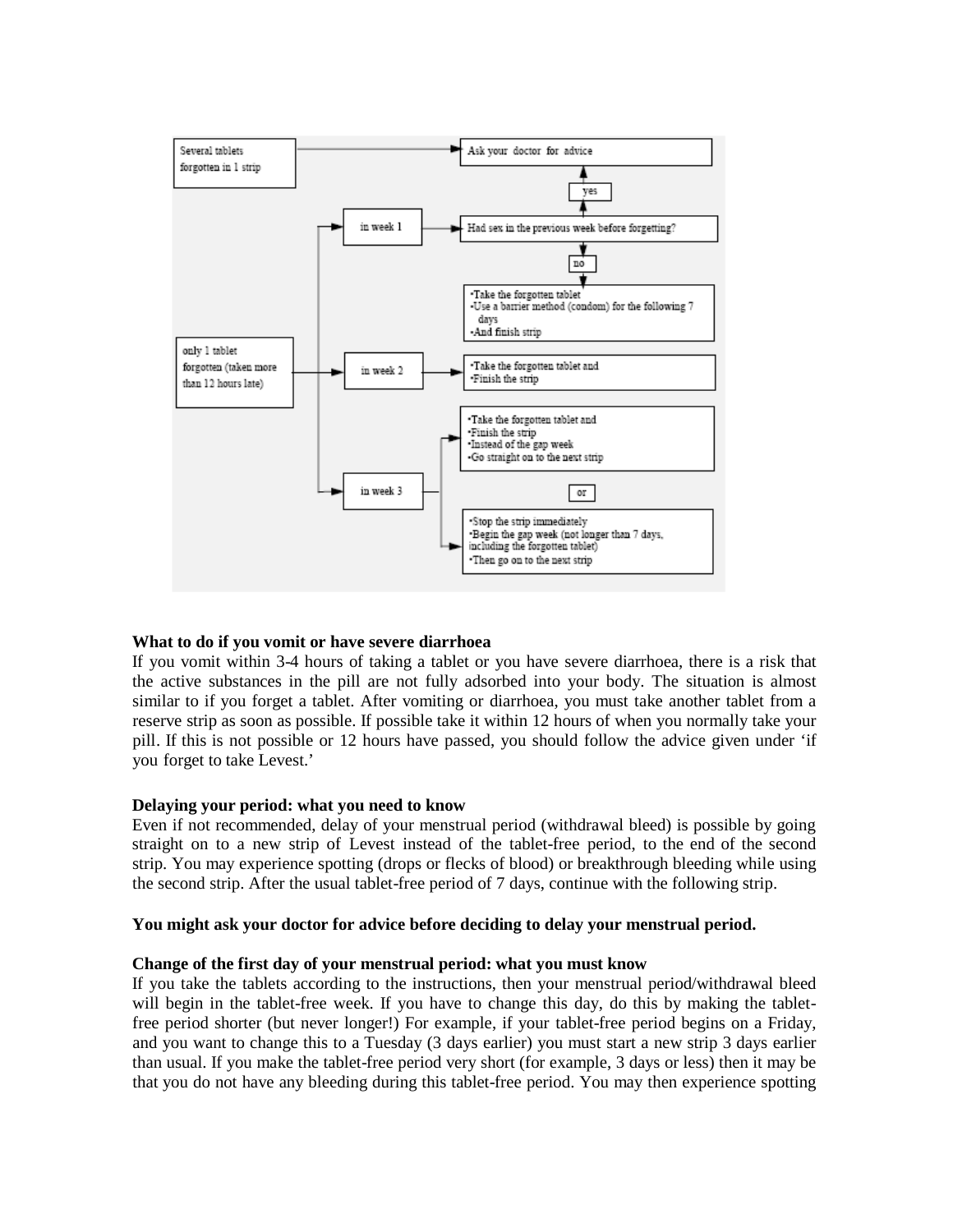(droplets or flecks of blood) or breakthrough bleeding.

## **If you are not sure how to proceed, contact your doctor for advice.**

#### **If you want to stop taking Levest**

You can stop taking Levest whenever you want. If you do not want to become pregnant, ask your doctor for advice about other reliable methods of birth control. If you want to become pregnant, stop taking Levest and wait for a menstrual period before trying to become pregnant. You will be able to calculate the expected delivery date more easily.

If you have any further questions on the use of this medicine, ask your doctor or pharmacist.

### **4. Possible side effects**

Like all medicines, this medicine can cause side effects, although not everybody gets them. The following is a list of the side effects that have been linked with the use of Levest:

**Common** (may affect up to 1 in 10 people): Mood swings, headache, abdominal pain (stomach ache), acne, breast pain, weight gain, nausea.

**Uncommon** (may affect up to 1 in 100 people):

Vomiting, diarrhoea, fluid retention, migraine, decreased libido (interest in sex), breast enlargement, itchy red rash of the skin (urticaria).

## **Rare** (may affect up to 1 in 1,000 people):

Contact lens intolerance, allergic reactions, weight loss, increased libido (interest in sex), breast discharge, vaginal discharge, allergic reactions which can sometimes be severe with swelling of the skin and/or mucous membranes (erythema nodosum & erythema multiforme).

**Very rare** (may affect up to 1 in 10,000 people): Inflammation of large intestine (ischaemic colitis) and inflammation of the pancreas.

**Not known** (frequency cannot be estimated form the available data): Hepatocellular injury (e.g. hepatitis, hepatic function abnormal).

## **Oral contraceptive use has been associated with:**

- Increased risk of blood clots in arteries and veins and disorders caused by a blood clot that breaks loose, including heart attack, blood clot in a vein and blood clot in the lung (see section "Warnings and precautions").
- Increased risk of changes in the surface of the neck of the uterus (intraepithelial neoplasia) and cancer of the neck of the uterus.
- Increased risk of breast cancer diagnosis (see section "Warnings and precautions").

## **Reporting of side effects**

If you get any side effects, talk to your doctor or pharmacist. This includes any possible side effects not listed in this leaflet. You can also report side effects directly via the Yellow Card Scheme, Website: [www.mhra.gov.uk/yellowcard](http://www.mhra.gov.uk/yellowcard) or search for MHRA Yellow Card in the Google Play or Apple App Store.

By reporting side effects you can help provide more information on the safety of this medicine.